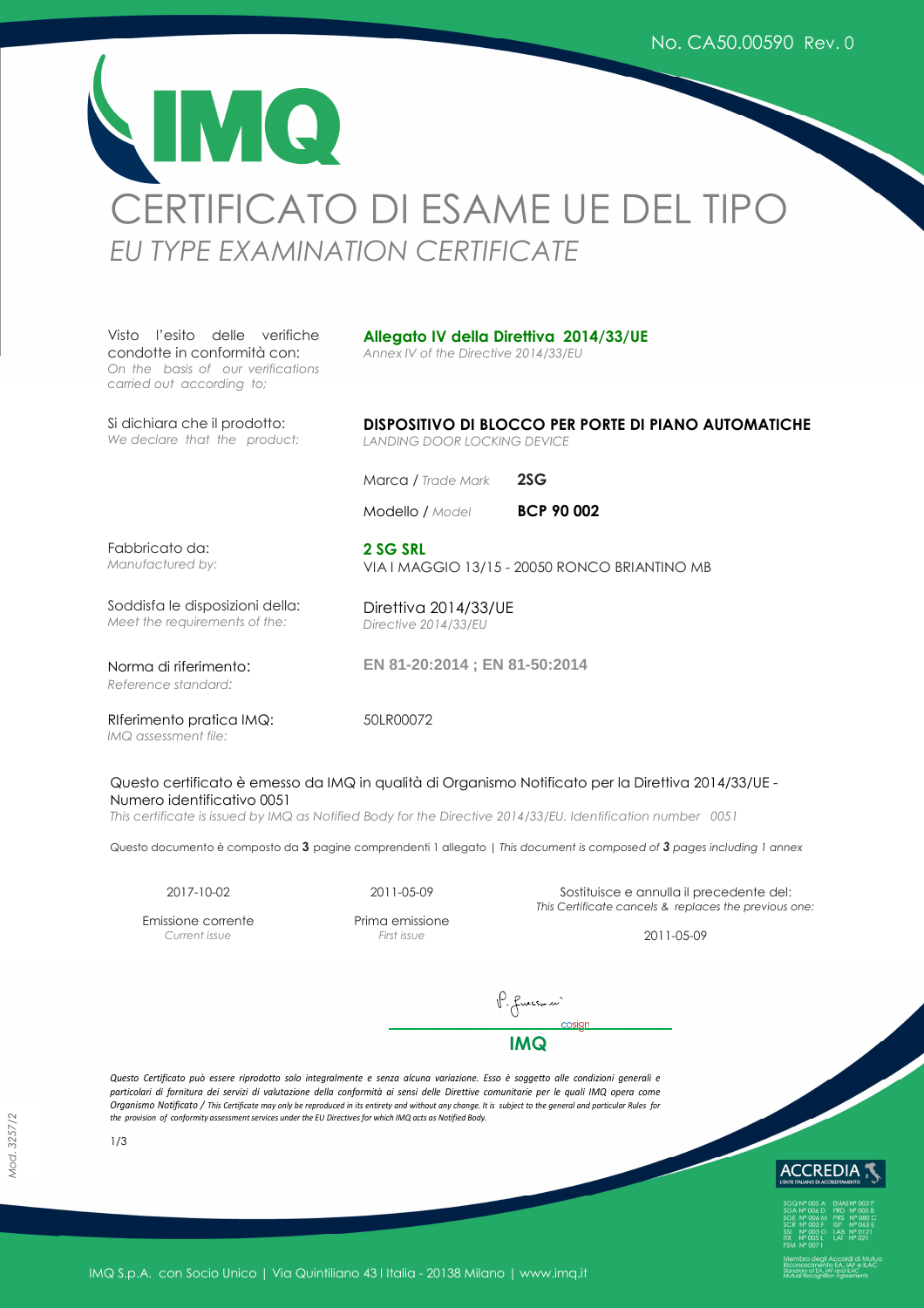

| RIFERIMENTO PRATICA IMQ / IMQ assessment file | 50AK00036, 50LR00072 |
|-----------------------------------------------|----------------------|
| Marca / Trade mark                            | 2SG                  |
| Modello / Model                               | BCP 90 002           |

| DATI TECNICI - GENERALITÀ / TECHNICAL DATA - GENERAL        |                                                 |  |  |  |
|-------------------------------------------------------------|-------------------------------------------------|--|--|--|
| Corrente nominale / Rated current                           | 2A c.c. / d.c. - 2A c.a. / a.c.                 |  |  |  |
| Tensione nominale / Rated voltage                           | 125V c.c. / d.c. – 230V c.a. / a.c.             |  |  |  |
| Porte abbinabili / Type and application of locking device   | Vedere pagina 2 / See page 2                    |  |  |  |
| Grado di protezione / Degree of protection                  | IP 2X                                           |  |  |  |
| Resistenza a correnti superficiali / Resistance to tracking | 175V                                            |  |  |  |
| Tipo di morsetti / Type of terminals                        | a vite sottotesta / screw terminals             |  |  |  |
| Contatti di Sicurezza / SAFETY CONTACTS                     |                                                 |  |  |  |
|                                                             | <b>ASTRA</b><br>Tipo / type AS01-AS02-AS03-AS04 |  |  |  |
| Contatto fisso / Fixe contact bracket                       | <b>PIZZATO</b><br>Tipo / type DSAA1VA           |  |  |  |
|                                                             | <b>SCHMERSAL</b><br>Tipo / type AZ06 - AZ07     |  |  |  |

EMISSIONE CORRENTE / *CURRENT ISSUE* 2017-10-02 PRIMA EMISSIONE / *FIRST ISSUE* 2011-05-09

Il presente Certificato annulla e sostituisce il precedente /*This Certificate cancels and replaces the previous one* del*/of* 2011-05-09



*Questo Certificato può essere riprodotto solo integralmente e senza alcuna variazione. Esso è soggetto alle condizioni generali e particolari*  di fornitura dei servizi di valutazione della conformità ai sensi delle Direttive comunitarie per le quali IMQ opera come Organismo Notificato<br>This Certificate may only be reproduced in its entirety and without any change. *assessment services under the EU Directives for which IMQ acts as Notified Body.* 

2/3